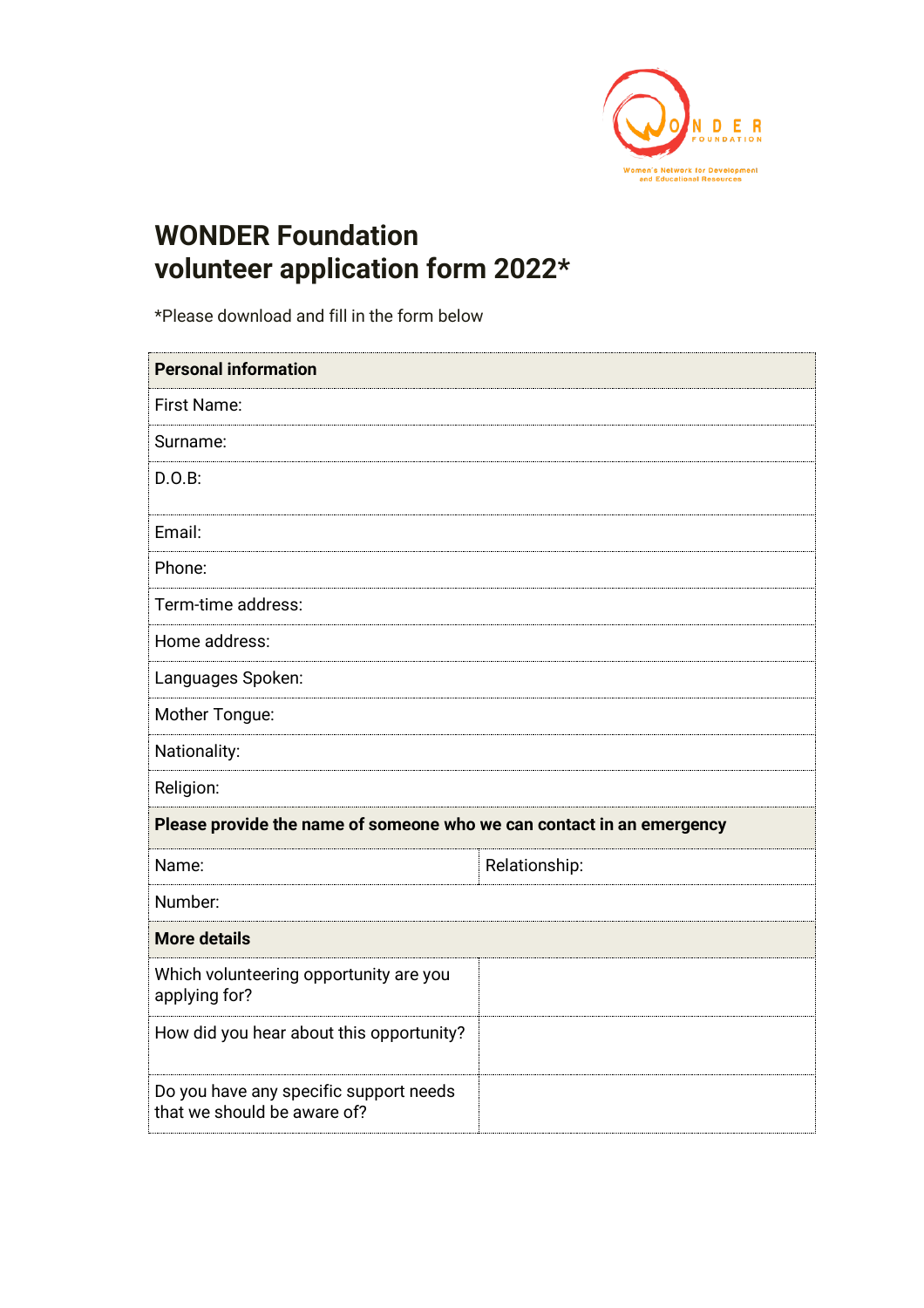

| Do you have any criminal convictions that<br>would prevent you from working with<br>children and vulnerable groups?      |  |  |
|--------------------------------------------------------------------------------------------------------------------------|--|--|
| <b>Qualifications/ current studies</b>                                                                                   |  |  |
| e.g. 3 <sup>rd</sup> year BA student at LSE studying<br>Anthropology                                                     |  |  |
|                                                                                                                          |  |  |
|                                                                                                                          |  |  |
|                                                                                                                          |  |  |
| <b>Availability</b>                                                                                                      |  |  |
| How many days/hours per week would<br>you be looking to volunteer?                                                       |  |  |
| When would you be able to start?                                                                                         |  |  |
| How long would you be looking to<br>volunteer with WONDER for?                                                           |  |  |
|                                                                                                                          |  |  |
| Your skills and personal development                                                                                     |  |  |
| Why do you want to undertake volunteering at WONDER Foundation?                                                          |  |  |
|                                                                                                                          |  |  |
| Please outline any relevant paid or unpaid experience:                                                                   |  |  |
|                                                                                                                          |  |  |
| What skills do you already have that you could bring to WONDER? (not more than 300<br>words)                             |  |  |
|                                                                                                                          |  |  |
| What do you hope to learn from and achieve during this opportunity? (not more than<br>300 words)                         |  |  |
|                                                                                                                          |  |  |
| Please pick one item from <b>WONDER's vision</b> and explain why you think it is important<br>(not more than 300 words): |  |  |